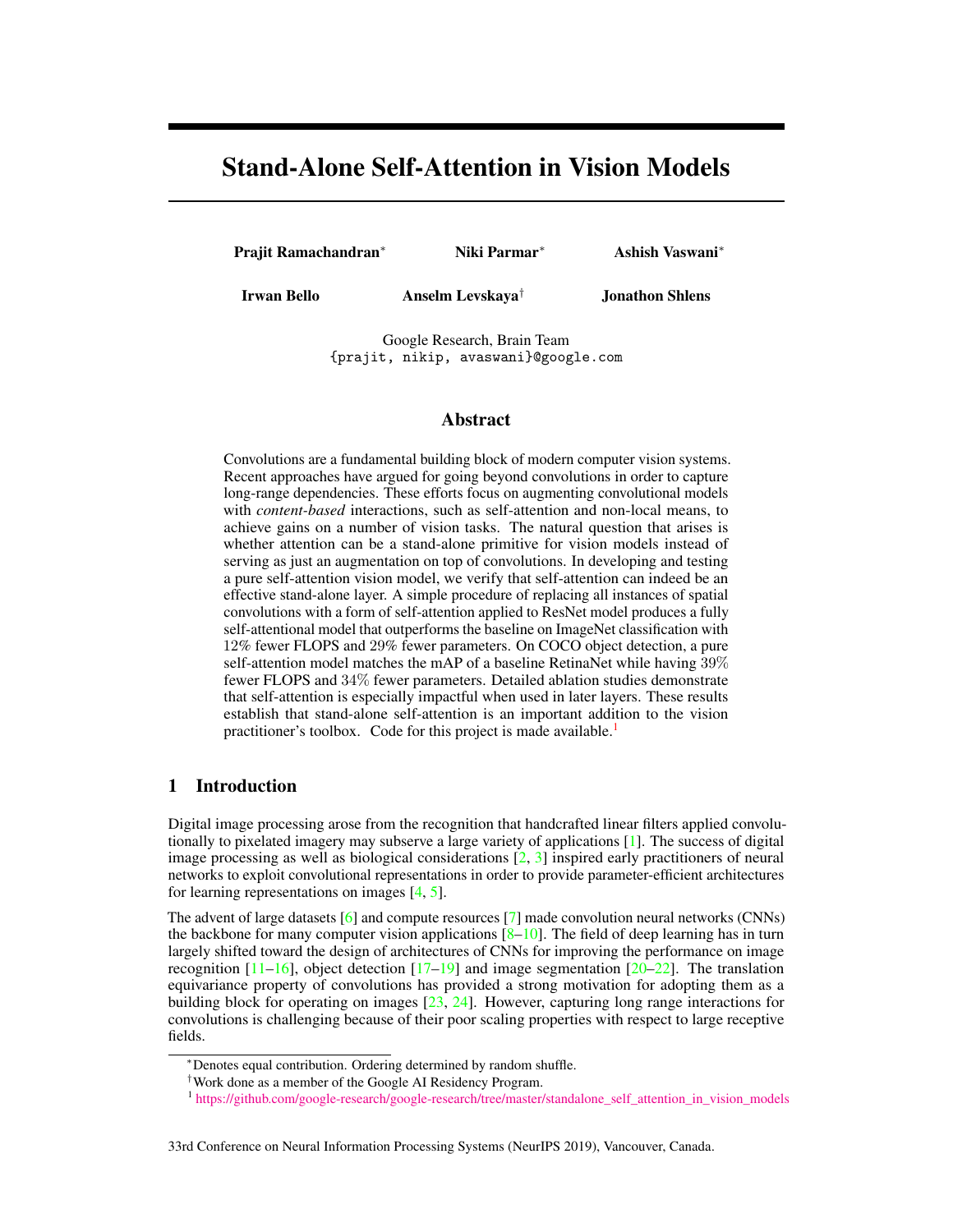The problem of long range interactions has been tackled in sequence modeling through the use of attention. Attention has enjoyed rich success in tasks such as language modeling  $[25, 26]$  $[25, 26]$  $[25, 26]$ , speech recognition [\[27,](#page-10-1) [28\]](#page-10-2) and neural captioning [\[29\]](#page-10-3). Recently, attention modules have been employed in discriminative computer vision models to boost the performance of traditional CNNs. Most notably, a channel-based attention mechanism termed Squeeze-Excite may be applied to selectively modulate the scale of CNN channels  $[30, 31]$  $[30, 31]$ . Likewise, spatially-aware attention mechanisms have been used to augment CNN architectures to provide contextual information for improving object detection [\[32\]](#page-10-6) and image classification  $\left[33-35\right]$ . These works have used global attention layers as an add-on to existing convolutional models. This global form attends to all spatial locations of an input, limiting its usage to small inputs which typically require significant downsampling of the original image.

In this work, we ask the question if content-based interactions can serve as the primary primitive of vision models instead of acting as an augmentation to convolution. To this end, we develop a simple local self-attention layer that can be used for both small and large inputs. We leverage this stand-alone attention layer to build a fully attentional vision model that outperforms the convolutional baseline for both image classification and object detection while being parameter and compute efficient. Furthermore, we conduct a number of ablations to better understand stand-alone attention. We hope that this result will spur new research directions focused on exploring content-based interactions as a mechanism for improving vision models.

## 2 Background

## 2.1 Convolutions

Convolutional neural networks (CNNs) are typically employed with small neighborhoods (i.e. kernel sizes) to encourage the network to learn local correlation structures within a particular layer. Given an input  $x \in \mathbb{R}^{h \times w \times d_{in}}$  with height h, width w, and input channels  $d_{in}$ , a local neighborhood  $\mathcal{N}_k$ around a pixel  $x_{ij}$  is extracted with spatial extent k, resulting in a region with shape  $k \times k \times d_{in}$  (see Figure [1\)](#page-1-0).

<span id="page-1-1"></span>Given a learned weight matrix  $W \in \mathbb{R}^{k \times k \times d_{out} \times d_{in}}$ , the output  $y_{ij} \in \mathbb{R}^{d_{out}}$  for position ij is defined by spatially summing the product of depthwise matrix multiplications of the input values:

$$
y_{ij} = \sum_{a,b \in \mathcal{N}_k(i,j)} W_{i-a,j-b} x_{ab} \tag{1}
$$

<span id="page-1-0"></span>where  $\mathcal{N}_k(i, j) = \{a, b \mid |a - i| \le k/2, |b - j| \le k/2\}$  (see Figure [2\)](#page-1-0). Importantly, CNNs employ *weight sharing*, where W is reused for generating the output for all pixel positions  $ij$ . Weight sharing enforces translation equivariance in the learned representation and consequently decouples the parameter count of the convolution from the input size.





Figure 1: An example of a local window around  $i = 3, j = 3$  (one-indexed) with spatial extent  $k=3$ .

Figure 2: An example of a  $3 \times 3$  convolution. The output is the inner product between the local window and the learned weights.

A wide array of machine learning applications have leveraged convolutions to achieve competitive results including text-to-speech [\[36\]](#page-10-9) and generative sequence models [\[37,](#page-10-10) [38\]](#page-10-11). Several efforts have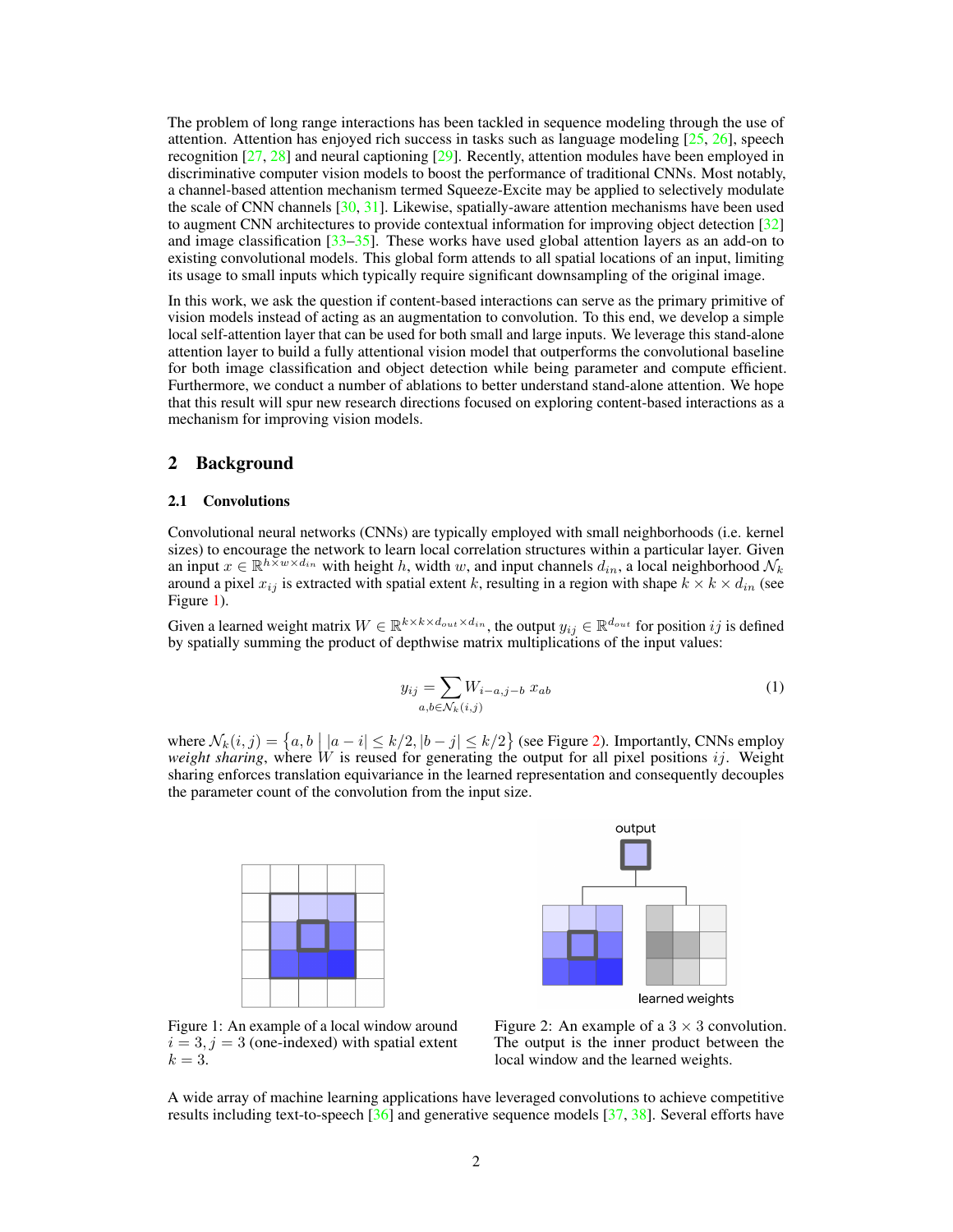reformulated convolutions to improve the predictive performance or the computational efficiency of a model. Notably, depthwise-separable convolutions provide a low-rank factorization of spatial and channel interactions [\[39–](#page-10-12)[41\]](#page-10-13). Such factorizations have allowed for the deployment of modern CNNs on mobile and edge computing devices  $[42, 43]$  $[42, 43]$ . Likewise, relaxing translation equivariance has been explored in locally connected networks for various vision applications [\[44\]](#page-11-0).

#### 2.2 Self-Attention

Attention was introduced by [\[45\]](#page-11-1) for the encoder-decoder in a neural sequence transduction model to allow for content-based summarization of information from a variable length source sentence. The ability of attention to learn to focus on important regions within a context has made it a critical component in neural transduction models for several modalities [\[26,](#page-10-0) [29,](#page-10-3) [27\]](#page-10-1). Using attention as a primary mechanism for representation learning has seen widespread adoption in deep learning after [\[25\]](#page-9-10), which entirely replaced recurrence with self-attention. Self-attention is defined as attention applied to a single context instead of across multiple contexts (in other words, the query, keys, and values, as defined later in this section, are all extracted from the same context). The ability of self-attention to directly model long-distance interactions and its parallelizability, which leverages the strengths of modern hardware, has led to state-of-the-art models for various tasks  $[46-51]$  $[46-51]$ .

An emerging theme of augmenting convolution models with self-attention has yielded gains in several vision tasks. [\[32\]](#page-10-6) show that self-attention is an instantiation of non-local means [\[52\]](#page-11-4) and use it to achieve gains in video classification and object detection. [\[53\]](#page-11-5) also show improvements on image classification and achieve state-of-the-art results on video action recognition tasks with a variant of non-local means. Concurrently,  $[33]$  also see significant gains in object detection and image classification through augmenting convolutional features with global self-attention features. This paper goes beyond [\[33\]](#page-10-7) by removing convolutions and employing local self-attention across the entirety of the network. Another concurrent work [\[35\]](#page-10-8) explores a similar line of thinking by proposing a new content-based layer to be used across the model. This approach is complementary to our focus on directly leveraging existing forms of self-attention for use across the vision model.

We now describe a stand-alone self-attention layer that can be used to replace spatial convolutions and build a fully attentional model. The attention layer is developed with a focus on simplicity by reusing innovations explored in prior works, and we leave it up to future work to develop novel attentional forms.

Similar to a convolution, given a pixel  $x_{ij} \in \mathbb{R}^{d_{in}}$ , we first extract a local region of pixels in positions  $ab \in \mathcal{N}_k(i, j)$  with spatial extent k centered around  $x_{ij}$ , which we call the *memory block*. This form of local attention differs from prior work exploring attention in vision which have performed global (i.e., all-to-all) attention between all pixels [\[32,](#page-10-6) [33\]](#page-10-7). Global attention can only be used after significant spatial downsampling has been applied to the input because it is computationally expensive, which prevents its usage across all layers in a fully attentional model.

Single-headed attention for computing the pixel output  $y_{ij} \in \mathbb{R}^{d_{out}}$  is then computed as follows (see Figure [3\)](#page-3-0):

$$
y_{ij} = \sum_{a,b \in \mathcal{N}_k(i,j)} \text{softmax}_{ab} \left( q_{ij}^\top k_{ab} \right) v_{ab} \tag{2}
$$

where the *queries*  $q_{ij} = W_Q x_{ij}$ , *keys*  $k_{ab} = W_K x_{ab}$ , and *values*  $v_{ab} = W_V x_{ab}$  are linear transformations of the pixel in position ij and the neighborhood pixels. softmax<sub>ab</sub> denotes a softmax applied to all logits computed in the neighborhood of ij.  $W_Q$ ,  $\hat{W_K}$ ,  $W_V \in \mathbb{R}^{d_{out} \times d_{in}}$  are all learned transforms. While local self-attention aggregates spatial information over neighborhoods similar to convolutions (Equation [1\)](#page-1-1), the aggregation is done with a convex combination of value vectors with mixing weights (softmax<sub>ab</sub>(·)) parametrized by content interactions. This computation is repeated for every pixel ij. In practice, multiple attention *heads* are used to learn multiple distinct representations of the input. It works by partitioning the pixel features  $x_{ij}$  depthwise into N groups  $x_{ij}^n \in \mathbb{R}^{\frac{d_{in}}{N}}$ , computing single-headed attention on each group separately as above with different transforms  $W_Q^n, W_K^n, W_V^n \in \mathbb{R}^{d_{in} \times d_{out}/N}$  per head, and then concatenating the output representations into the final output  $y_{ij} \in \mathbb{R}^{d_{out}}$ .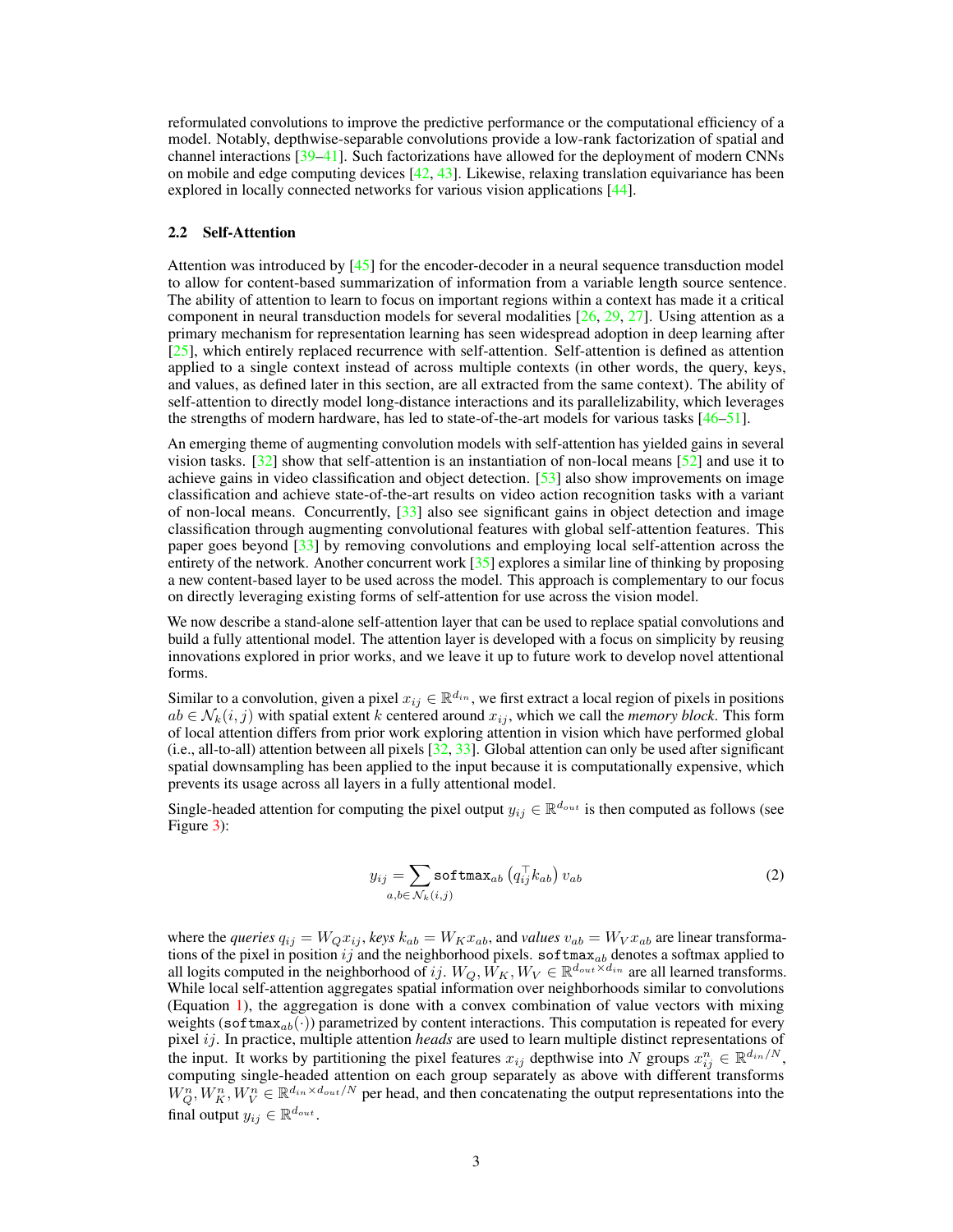<span id="page-3-0"></span>

 $-1.0$  $-1, 2$  $-1, -1$  $-1.1$  $0, 0$  $0, 1$  $0, 2$  $0, -1$  $1 - 1$  $1<sub>0</sub>$  $1, 2$  $1, 1$  $2, -1$  $2, 0$  $2, 2$  $2, 1$ 

Figure 4: An example of relative distance computation. The relative distances are computed with respect to the position of the highlighted pixel. The format of distances is *row offset*, *column offset*.

Figure 3: An example of a local attention layer over spatial extent of  $k = 3$ .

As currently framed, no positional information is encoded in attention, which makes it permutation equivariant, limiting expressivity for vision tasks. Sinusoidal embeddings based on the absolute position of pixels in an image  $(ij)$  can be used  $[25]$ , but early experimentation suggested that using relative positional embeddings [\[51,](#page-11-3) [46\]](#page-11-2) results in significantly better accuracies. Instead, attention with 2D relative position embeddings, *relative attention*, is used. Relative attention starts by defining the relative distance of ij to each position  $ab \in \mathcal{N}_k(i, j)$ . The relative distance is factorized across dimensions, so each element  $ab \in \mathcal{N}_k(i, j)$  receives two distances: a row offset  $a - i$  and column offset  $b - j$  (see Figure [4\)](#page-3-0). The row and column offsets are associated with an embedding  $r_{a-i}$ and  $r_{b-j}$  respectively each with dimension  $\frac{1}{2}d_{out}$ . The row and column offset embeddings are concatenated to form  $r_{a-i,b-j}$ . This spatial-relative attention is now defined as

$$
y_{ij} = \sum_{a,b \in \mathcal{N}_k(i,j)} \text{softmax}_{ab} \left( q_{ij}^\top k_{ab} + q_{ij}^\top r_{a-i,b-j} \right) v_{ab} \tag{3}
$$

<span id="page-3-2"></span>Thus, the logit measuring the similarity between the query and an element in  $\mathcal{N}_k(i, j)$  is modulated both by the content of the element and the relative distance of the element from the query. Note that by infusing relative position information, self-attention also enjoys translation equivariance, similar to convolutions.

The parameter count of attention is independent of the size of spatial extent, whereas the parameter count for convolution grows quadratically with spatial extent. The computational cost of attention also grows slower with spatial extent compared to convolution with typical values of  $d_{in}$  and  $d_{out}$ . For example, if  $d_{in} = d_{out} = 128$ , a convolution layer with  $k = 3$  has the same computational cost as an attention layer with  $k = 19$ .

# 3 Fully Attentional Vision Models

Given a local attention layer as a primitive, the question is how to construct a fully attentional architecture. We achieve this in two steps:

## <span id="page-3-3"></span>3.1 Replacing Spatial Convolutions

A spatial convolution is defined as a convolution with spatial extent  $k > 1$ . This definition excludes  $1 \times 1$  convolutions, which may be viewed as a standard fully connected layer applied to each pixel independently.[2](#page-3-1) This work explores the straightforward strategy of creating a fully attentional vision model: take an existing convolutional architecture and replace every instance of a spatial convolution with an attention layer. A  $2 \times 2$  average pooling with stride 2 operation follows the attention layer whenever spatial downsampling is required.

<span id="page-3-1"></span><sup>&</sup>lt;sup>2</sup>Many deep learning libraries internally translate a  $1 \times 1$  convolution to a simple matrix multiplication.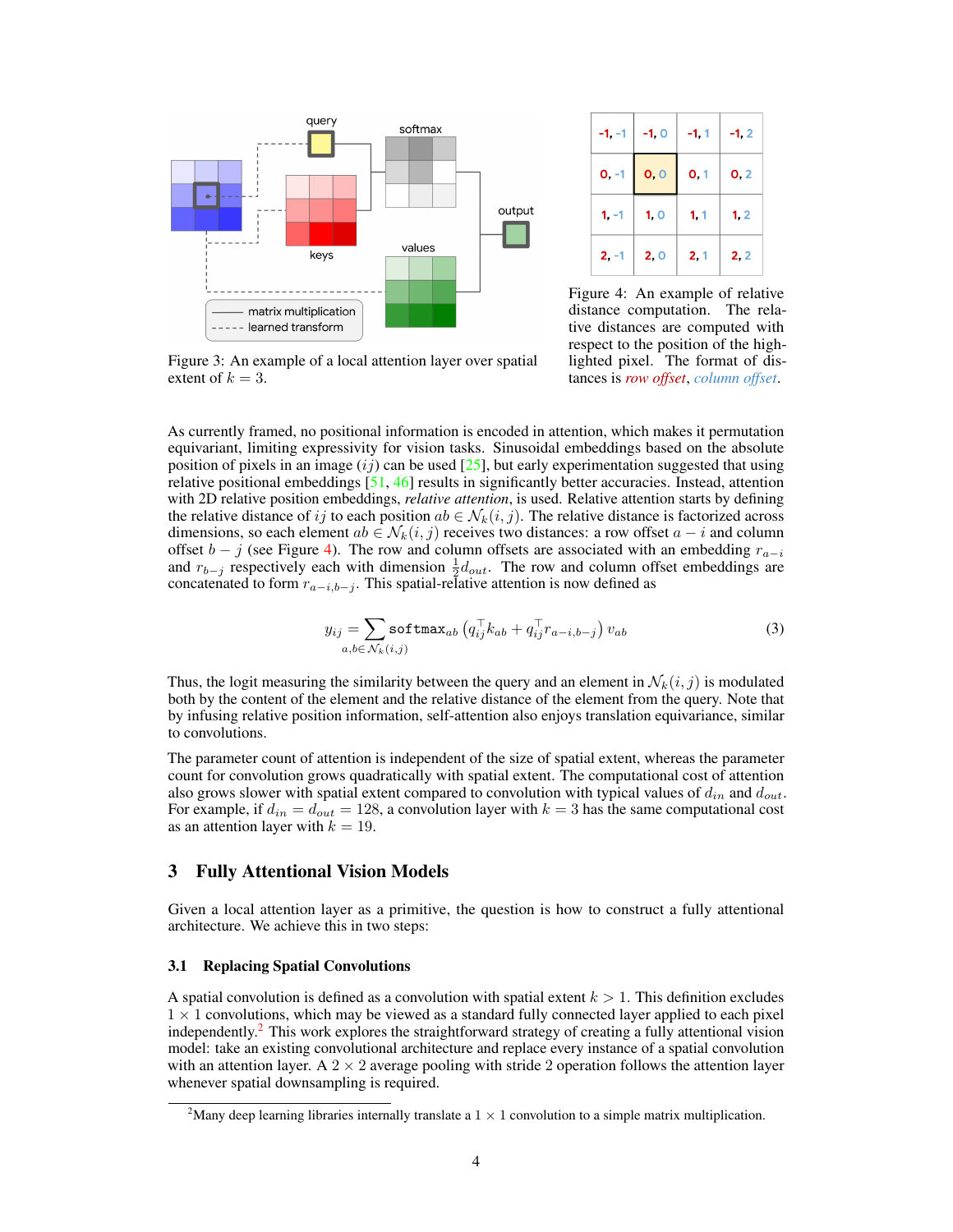This work applies the transform on the ResNet family of architectures [\[15\]](#page-9-11). The core building block of a ResNet is a *bottleneck block* with a structure of a  $1 \times 1$  down-projection convolution, a  $3 \times 3$ spatial convolution, and a  $1 \times 1$  up-projection convolution, followed by a residual connection between the input of the block and the output of the last convolution in the block. The bottleneck block is repeated multiple times to form the ResNet, with the output of one bottleneck block being the input of the next bottleneck block. The proposed transform swaps the  $3 \times 3$  spatial convolution with a self-attention layer as defined in Equation [3.](#page-3-2) All other structure, including the number of layers and when spatial downsampling is applied, is preserved. This transformation strategy is simple but possibly suboptimal. Crafting the architecture with attention as a core component, such as with architecture search [\[54\]](#page-11-6), holds the promise of deriving better architectures.

## <span id="page-4-1"></span>3.2 Replacing the Convolutional Stem

The initial layers of a CNN, sometimes referred to as the *stem*, play a critical role in learning local features such as edges, which later layers use to identify global objects. Due to input images being large, the stem typically differs from the core block, focusing on lightweight operations with spatial downsampling [\[11,](#page-9-2) [15\]](#page-9-11). For example, in a ResNet, the stem is a  $7 \times 7$  convolution with stride 2 followed by  $3 \times 3$  max pooling with stride 2.

At the stem layer, the content is comprised of RGB pixels that are individually uninformative and heavily spatially correlated. This property makes learning useful features such as edge detectors difficult for content-based mechanisms such as self-attention. Our early experiments verify that using self-attention form described in Equation [3](#page-3-2) in the stem underperforms compared to using the convolution stem of ResNet.

The distance based weight parametrization of convolutions allows them to easily learn edge dectectors and other local features necessary for higher layers. To bridge the gap between convolutions and self-attention while not significantly increasing computation, we inject distance based information in the pointwise  $1 \times 1$  convolution ( $W_V$ ) through spatially-varying linear transformations. The new value transformation is  $\tilde{v}_{ab} = (\sum_m p(a, b, m) W_V^m) x_{ab}$  where multiple value matrices  $W_V^m$  are combined through a convex combination of factors that are a function of the position of the pixel in its neighborhood  $p(a, b, m)$ . The position dependent factors are similar to convolutions, which learn scalar weights dependent on the pixel location in a neighborhood. The stem is then comprised of the attention layer with spatially aware value features followed by max pooling. For simplicity, the attention receptive field aligns with the max pooling window. More details on the exact formulation of  $p(a, b, m)$  is given in the appendix.

## 4 Experiments

## <span id="page-4-0"></span>4.1 ImageNet Classification

Setup We perform experiments on ImageNet classification task [\[55\]](#page-11-7) which contains 1.28 million training images and 50000 test images. The procedure described in Section [3.1](#page-3-3) of replacing the spatial convolution layer with a self-attention layer from inside each bottleneck block of a ResNet-50 [\[15\]](#page-9-11) model is used to create the attention model. The multi-head self-attention layer uses a spatial extent of  $k = 7$  and 8 attention heads. The position-aware attention stem as described above is used. The stem performs self-attention within each  $4 \times 4$  spatial block of the original image, followed by batch normalization and a  $4 \times 4$  max pool operation. Exact hyperparameters can be found in the appendix.

To study the behavior of these models with different computational budgets, we scale the model either by width or depth. For width scaling, the base width is linearly multiplied by a given factor across all layers. For depth scaling, a given number of layers are removed from each *layer group*. There are 4 layer groups, each with multiple layers operating on the same spatial dimensions. Groups are delineated by spatial downsampling. The 38 and 26 layer models remove 1 and 2 layers respectively from each layer group compared to the 50 layer model.

Results Table [1](#page-5-0) and Figure [5](#page-5-1) shows the results of the full attention variant compared with the convolution baseline. Compared to the ResNet-50 baseline, the full attention variant achieves 0.5%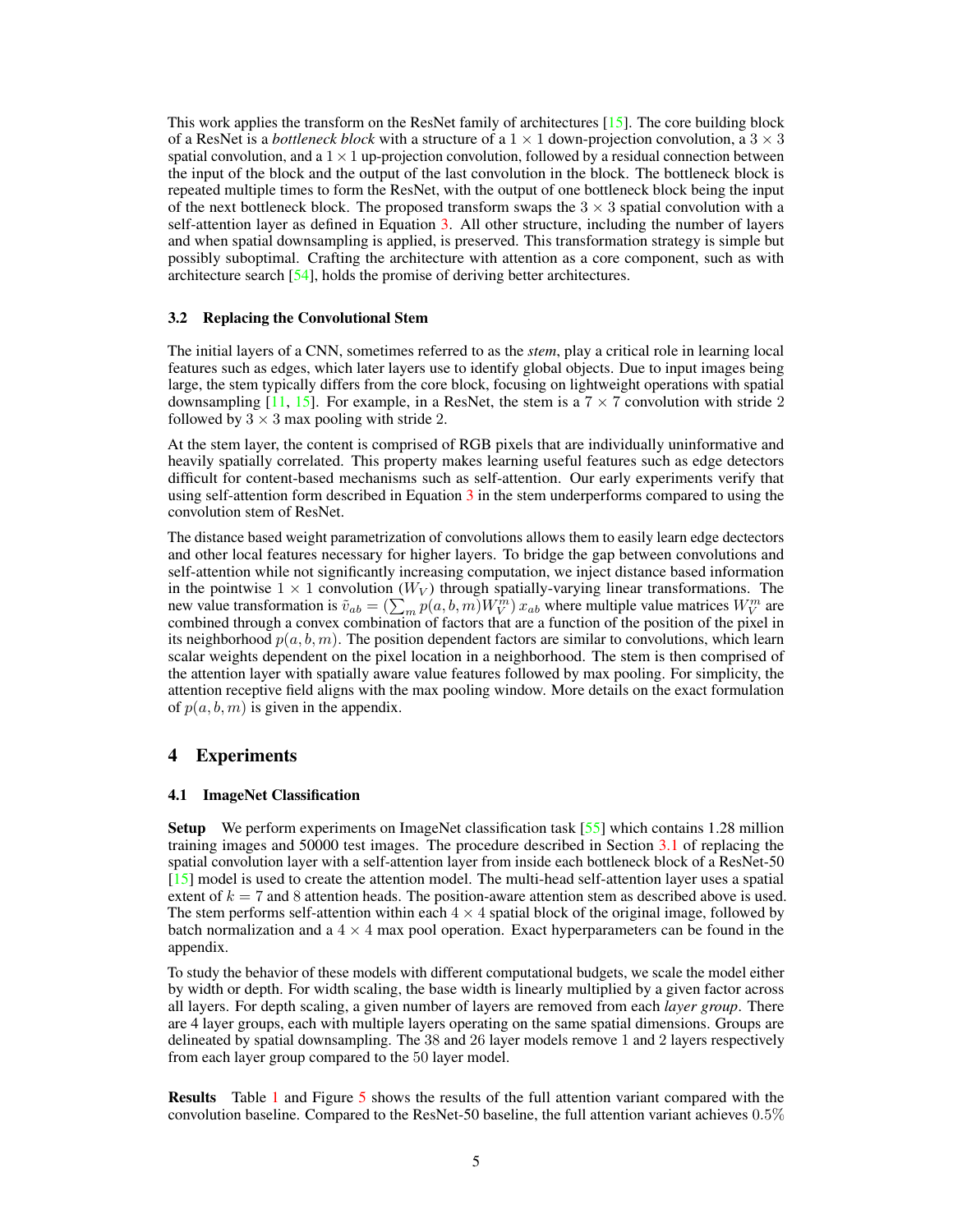<span id="page-5-0"></span>

|                       | <b>ResNet-26</b> |        | ResNet-38       |              |               | <b>ResNet-50</b> |              |               |      |
|-----------------------|------------------|--------|-----------------|--------------|---------------|------------------|--------------|---------------|------|
|                       | <b>FLOPS</b>     | Params | Acc.            | <b>FLOPS</b> | <b>Params</b> | Acc.             | <b>FLOPS</b> | <b>Params</b> | Acc. |
|                       | (B               | M)     | $\mathscr{G}_o$ | B)           | (M)           | $\mathscr{G}_o$  | (B)          | M)            | (%)  |
| <b>Baseline</b>       | 4.7              | 13.7   | 74.5            | 6.5          | 19.6          | 76.2             | 8.2          | 25.6          | 76.9 |
| Conv-stem + Attention | 4.5              | 10.3   | 75.8            | 5.7          | 14.1          | 77.1             | 7.0          | 18.0          | 77.4 |
| <b>Full Attention</b> | 4.7              | 10.3   | 74.8            | 6.0          | 14.1          | 76.9             | 7.2          | 18.0          | 77.6 |

Table 1: ImageNet classification results for a ResNet network with different depths. *Baseline* is a standard ResNet, *Conv-stem + Attention* uses spatial convolution in the stem and attention everywhere else, and *Full Attention* uses attention everywhere including the stem. The attention models outperform the baseline across all depths while having 12% fewer FLOPS and 29% fewer parameters.

<span id="page-5-1"></span>

Figure 5: Comparing parameters and FLOPS against accuracy on ImageNet classification across a range of network widths for ResNet-50. Attention models have fewer parameters and FLOPS while improving upon the accuracy of the baseline.

higher classification accuracy while having 12% fewer floating point operations (*FLOPS*) [3](#page-6-0) and 29% fewer parameters. Furthermore, this performance gain is consistent across most model variations generated by both depth and width scaling.

## 4.2 COCO Object Detection

**Setup** In this section, we evaluate attention models on the COCO object detection task [\[56\]](#page-11-8) using the RetinaNet architecture [\[18\]](#page-9-12). RetinaNet is an object detection model that consists of a *backbone* image classification network followed by a Feature Pyramid Network (*FPN*) [\[57\]](#page-11-9) and two output networks known as detection heads. We experiment with making the backbone and/or the FPN and detection heads fully attentional. The backbone models are the same models described in Section [4.1.](#page-4-0) The details of how the FPN and detection heads are made fully attentional are provided in the appendix.

Results Table [2](#page-6-1) shows the object detection results. Using an attention-based backbone in the RetinaNet matches the mAP of using the convolutional backbone but contains 22% fewer parameters. Furthermore, employing attention across all parts of the model including the backbone, FPN, and detection heads matches the mAP of the baseline RetinaNet while using 34% fewer parameters and 39% fewer FLOPS. These results demonstrate the efficacy of stand-alone attention across multiple vision tasks.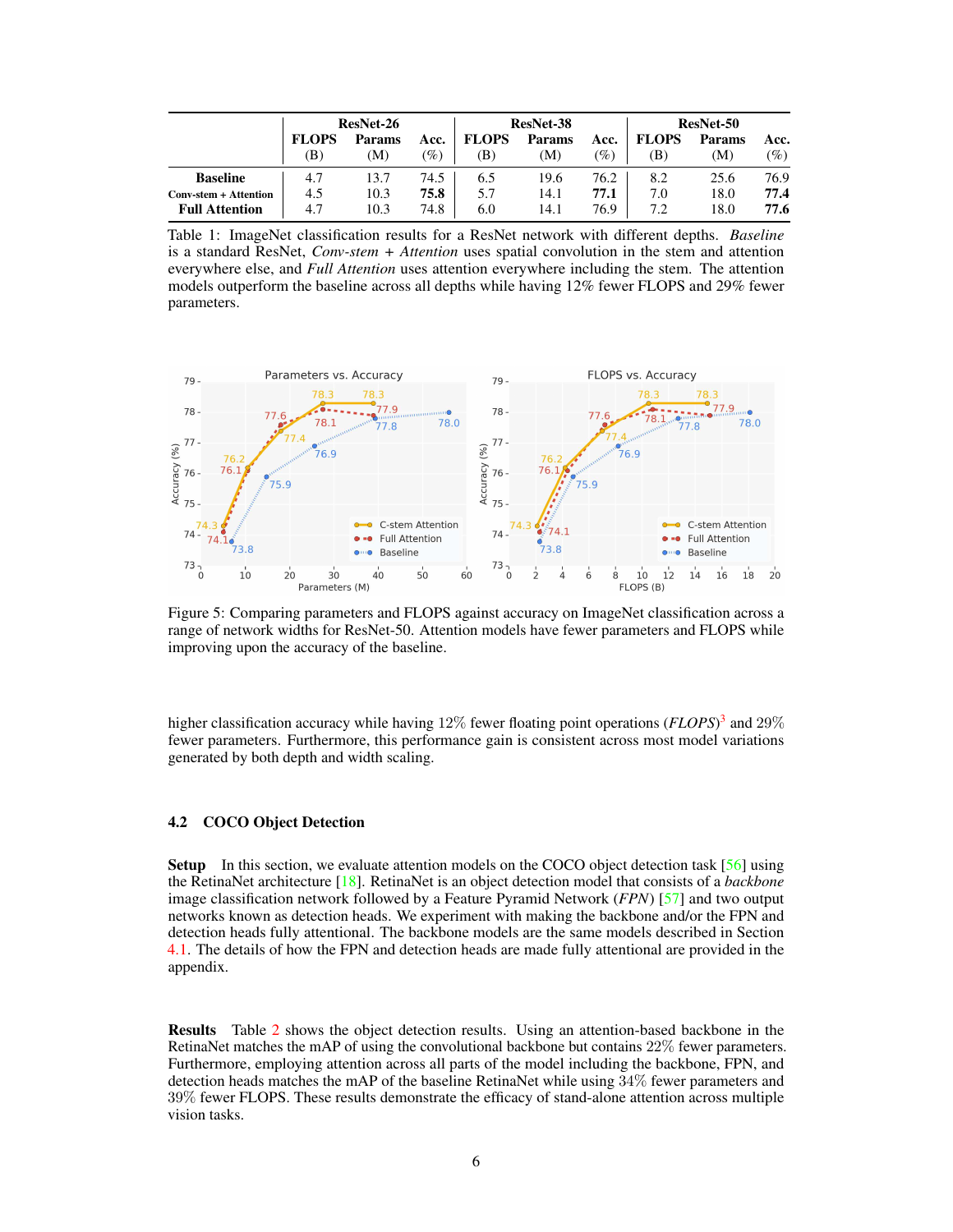<span id="page-6-1"></span>

| <b>Detection</b><br>Heads + FPN | <b>Backbone</b>                | <b>FLOPS</b><br>(B) | Params<br>(M) | $\rm{mAP}_{\rm{ceo/50/75}}$ | $\mathbf{mAP}_{s/m/l}$ |
|---------------------------------|--------------------------------|---------------------|---------------|-----------------------------|------------------------|
| Convolution                     | <b>Baseline</b>                | 182                 | 33.4          | 36.5/54.3/39.0              | 18.3/40.6/51.7         |
|                                 | $Conv\text{-}stem + Attention$ | 173                 | 25.9          | 36.8/54.6/39.3              | 18.4/41.1/51.7         |
|                                 | <b>Full Attention</b>          | 173                 | 25.9          | 36.2/54.0/38.7              | 17.5/40.3/51.7         |
| Attention                       | $Conv\text{-stem} +$ Attention | 111                 | <b>22.0</b>   | 36.6/54.3/39.1              | 19.0/40.7/51.1         |
|                                 | Full Attention                 | 110                 | 22.0          | 36.6/54.5/39.2              | 18.5/40.6/51.6         |

Table 2: Object detection on COCO dataset with RetinaNet [\[18\]](#page-9-12). Mean Average Precision (mAP) is reported at three different IoU values and for three different object sizes (small, medium, large). The fully attentional models achieve similar mAP as the baseline while having up to 39% fewer FLOPS and 34% fewer parameters.

<span id="page-6-2"></span>

| Conv<br><b>Groups</b> | <b>Attention</b><br><b>Groups</b> | <b>FLOPS</b><br>(B) | Params<br>(M) | Top-1<br>Acc. $(\% )$ |
|-----------------------|-----------------------------------|---------------------|---------------|-----------------------|
|                       | 1, 2, 3, 4                        | 7.0                 | 18.0          | 80.2                  |
|                       | 2, 3, 4                           | 7.3                 | 18.1          | 80.7                  |
| 1, 2                  | 3, 4                              | 7.5                 | 18.5          | 80.7                  |
| 1, 2, 3               | 4                                 | 8.0                 | 20.8          | 80.2                  |
| 1, 2, 3, 4            |                                   | 8.2                 | 25.6          | 79.5                  |
| 2, 3, 4               |                                   | 7.9                 | 25.5          | 79.7                  |
| 3, 4                  | 1, 2                              | 7.8                 | 25.0          | 79.6                  |
| 4                     | 1, 2, 3                           | 7.2                 | 22.7          | 79.9                  |

| <b>Spatial Extent</b><br>$(k \times k)$ | <b>FLOPS</b><br>(B) | Top-1<br>Acc. $(\% )$ |
|-----------------------------------------|---------------------|-----------------------|
| $3 \times 3$                            | 6.6                 | 76.4                  |
| $5 \times 5$                            | 6.7                 | 77.2                  |
| $7 \times 7$                            | 7.0                 | 77.4                  |
| $9 \times 9$                            | 7.3                 | 77.7                  |
| $11 \times 11$                          | 7.7                 | 77.6                  |

Table 3: Modifying which layer groups use which primitive. Accuracies computed on validation set. The best performing models use convolutions for early groups and attention for later groups.

| Table 4: Varying the spatial extent $k$ . Param- |
|--------------------------------------------------|
| eter count is constant across all variations.    |
| Small k perform poorly, but the improve-         |
| ments of larger $k$ plateaus off.                |

### 4.3 Where is stand-alone attention most useful?

The impressive performance of fully attentional models verifies that stand-alone attention is a viable primitive for vision models. In this section, we study which parts of the network benefit the most from stand-alone attention.

Stem First, we compare the performance of the attention stem against the convolution stem used in ResNet. All other spatial convolutions are replaced with stand-alone attention. Tables [1](#page-5-0) and [2](#page-6-1) and Figure [5](#page-5-1) show the results on ImageNet classification and COCO object detection. For classification, the convolution stem consistently matches or outperforms the attention stem. For object detection, the convolution stem performs better when a the detection heads and FPN are also convolutional, but performs similarly when the entire rest of the network is fully attentional. These results suggest that convolutions consistently perform well when used in the stem.

Full network Next, we experiment with using convolution and stand-alone attention in different layer groups in a ResNet with a convolution stem. Table [3](#page-6-2) shows that the best performing models use convolutions in the early groups and attention in the later groups. These models are also similar in terms of FLOPS and parameters to the fully attentional model. In contrast, when attention is used in the early groups and convolutions are used in the later groups, the performance degrades despite a large increase in the parameter count. This suggests that convolutions may better capture low level features while stand-alone attention layers may better integrate global information.

Taken together, these results suggest that vision practitioners should focus on developing strategies of designing architectures that combine the comparative advantages of convolution and stand-alone attention.

<span id="page-6-0"></span><sup>&</sup>lt;sup>3</sup> Some prior works define a FLOP as a single atomic Multiply-Add, whereas we treat the Multiply and Add as 2 FLOPS. This causes a  $2 \times$  discrepancy in the reported number.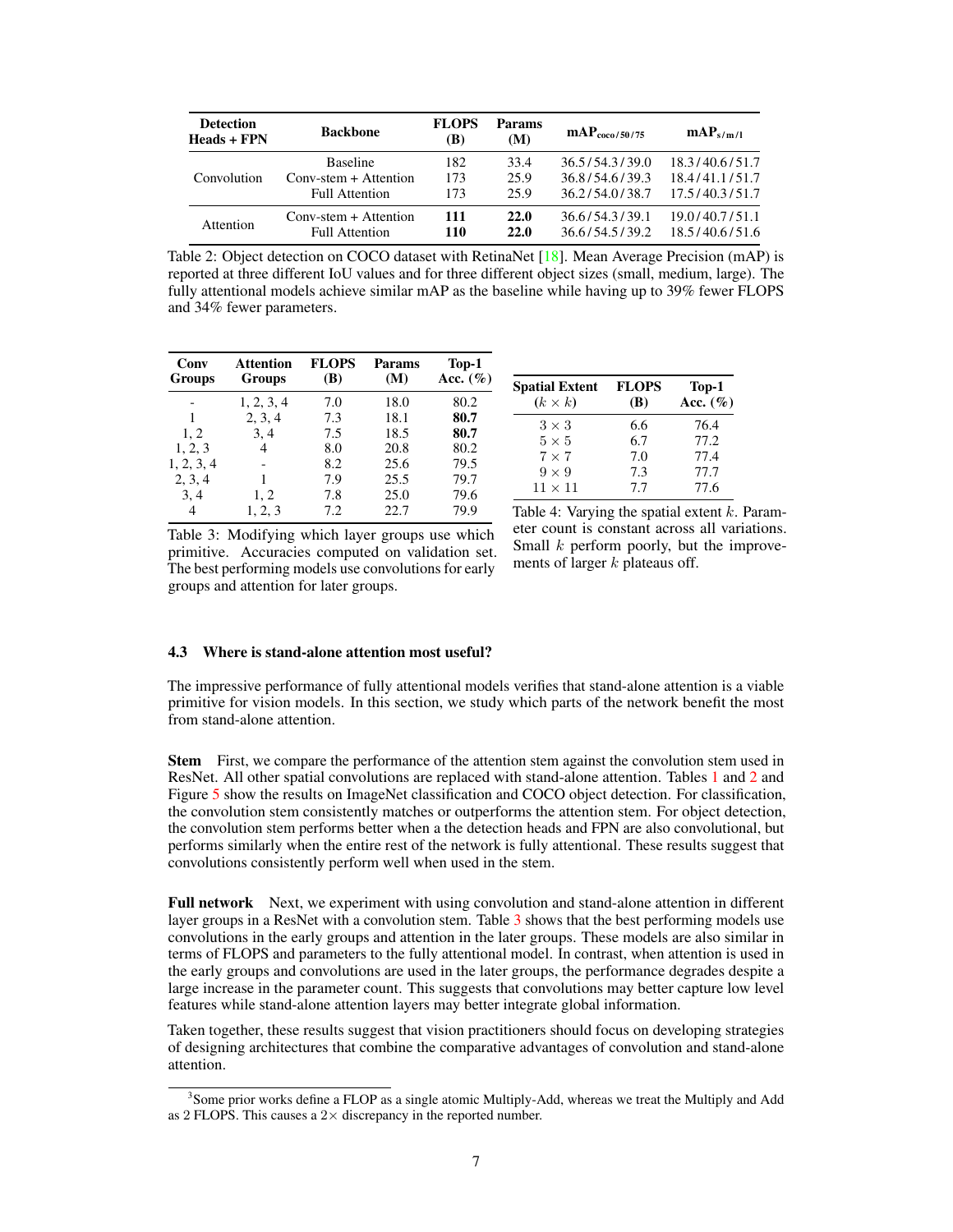<span id="page-7-0"></span>

| <b>Positional</b><br>Encoding<br><b>Type</b> | <b>FLOPS</b><br>(B) | Params<br>(M) | Top-1<br>Acc. $(\% )$ |
|----------------------------------------------|---------------------|---------------|-----------------------|
| none                                         | 6.9                 | 18.0          | 77.6                  |
| absolute                                     | 6.9                 | 18.0          | 78.2                  |
| relative                                     | 70                  | 18.0          | 80.2                  |

| <b>Attention</b><br><b>Type</b> | <b>FLOPS</b><br>(B) | <b>Params</b><br>(M) | $Top-1$<br>Acc. $(\%)$ |
|---------------------------------|---------------------|----------------------|------------------------|
| $a^+r$                          | 6.1                 | 16.7                 | 76.9                   |
| $q^{\top}k + q^{\top}r$         | 7.0                 | 18.0                 | 77.4                   |

<span id="page-7-1"></span>Table 5: The effect of changing the positional encoding type for attention. Accuracies computed on the validation set. Relative encodings significantly outperform other strategies.

Table 6: The effect of removing the  $q^{\top}k$  interactions in attention. Using just  $q^{\top}r$  interactions only drops accuracy by 0.5%.

| <b>Attention Stem</b><br><b>Type</b> | <b>FLOPS</b><br>(B) | Top-1<br>Acc. $(\% )$ |
|--------------------------------------|---------------------|-----------------------|
| stand-alone                          | 7.1                 | 76.2                  |
| spatial convolution for values       | 7.4                 | 77.2                  |
| spatially aware values               | 72                  | 77.6                  |

Table 7: Ablating the form of the attention stem. Spatially-aware value attention outperforms both stand-alone attention and values generated by a spatial convolution.

#### 4.4 Which components are important in attention?

This section presents ablations designed to understand the contributions of the various components in the local attention layer. Unless specified, all attention models in the ablations use the convolution stem.

## 4.4.1 Effect of spatial extent of self-attention

The value of the spatial extent k controls the size of the region each pixel can attend to. Table  $4$ studies the effect of varying the spatial extent. While using small k, such as  $k = 3$ , has a large negative impact on performance, the improvements of using a larger k plateau around  $k = 11$ . The exact plateau value likely depends on specific settings of hyperparameters such as the feature size and number of attention heads used.

#### 4.4.2 Importance of positional information

Table [5](#page-7-0) ablates the different types of positional encodings that can be used: no positional encoding, a sinusodial encoding dependent on the absolute position of a pixel  $[25]$ , and relative position encodings. Using any notion of positional encoding is beneficial over using none, but the type of positional encoding is also important. Relative position encodings perform 2% better than absolute encodings. Furthermore, Table [6](#page-7-0) demonstrates the important role of the content-relative interactions  $(q \cdot r)$ in attention. Removing the content-content  $(q \cdot k)$  interactions and just using the content-relative interactions drops the accuracy by only 0.5%. The importance of positional information suggests that future work may improve attention by exploring different parameterizations and usages of positional information.

## 4.4.3 Importance of spatially-aware attention stem

Table [7](#page-7-1) compares using stand-alone attention in the stem with the attention stem with spatially-aware values proposed in Section [3.2.](#page-4-1) The proposed attention stem outperforms stand-alone attention by 1.4% despite having a similar number of FLOPS, validating the utility of modifying attention for use in the stem. Furthermore, applying a spatial convolution to the values instead of a spatially-aware mixture of point-wise transformations proposed in Section [3.2](#page-4-1) incurs more FLOPS and performs slightly worse. Future work can focus on unifying the spatially-aware attention used in the stem with the attention used in the main trunk of the network.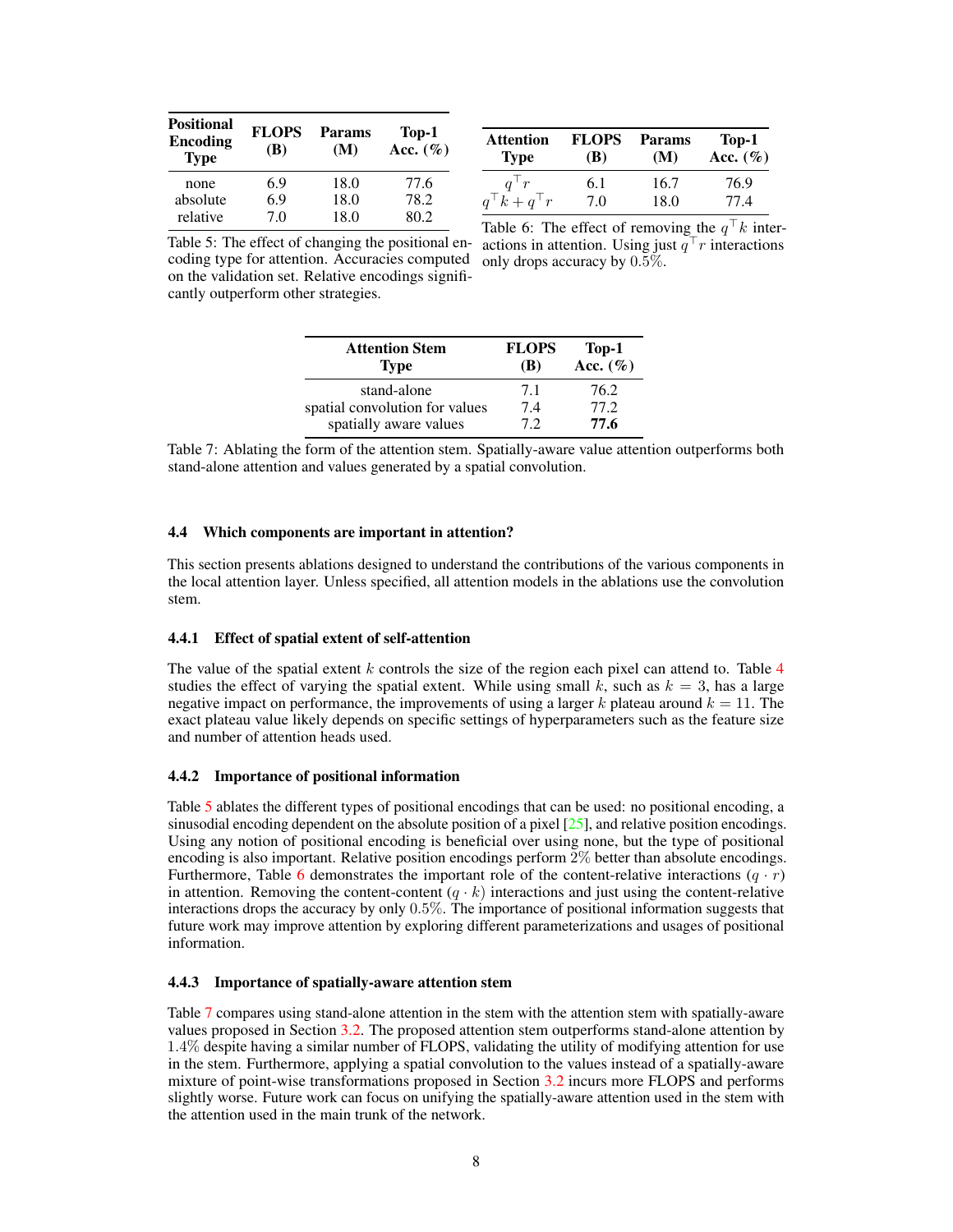# 5 Discussion

In this work, we verified that content-based interactions can indeed serve as the primary primitive of vision models. A fully attentional network based off of the proposed stand-alone local self-attention layer achieves competitive predictive performance on ImageNet classification and COCO object detection tasks while requiring fewer parameters and floating point operations than the corresponding convolution baselines. Furthermore, ablations show that attention is especially effective in the later parts of the network.

We see several opportunities for improving the performance of these networks. First, the attention mechanism may be improved by developing better methods for capturing geometries [\[58,](#page-11-10) [59\]](#page-11-11). Second, the architectures employed for image classification and object detection were developed by applying a simple transformation to models designed for the convolutional primitive  $[13, 19]$  $[13, 19]$ . It may be possible to achieve improvements by specifically searching for the architecture with an attention layer as a component in the design search space [\[31,](#page-10-5) [16,](#page-9-3) [21,](#page-9-14) [60\]](#page-11-12). Finally, additional work on proposing new attention forms that can capture low level features can make attention effective in the early layers of networks  $[61, 62]$  $[61, 62]$ .

Although the training efficiency and computational demand of an attention based architecture is favorable to a traditional convolution, the resulting network is slower in wall-clock time. The reason for this discrepancy is the lack of optimized kernels available on various hardware accelerators. In principle, depending on the degree to which the field deems that attention provides a viable path, it may be possible to significantly speed up the wall-clock time for training and inference accordingly.

While this work primarily focuses on content-based interactions to establish their virtue for vision tasks, in the future, we hope to unify convolution and self-attention to best combine their unique advantages. Given the success of content-based interactions on core computer vision tasks, we expect that future work may explore how attention could be applied to other vision tasks such as semantic segmentation  $[63]$ , instance segmentation  $[64]$ , keypoint detection  $[65]$ , human pose estimation [\[66,](#page-12-3) [67\]](#page-12-4) and other tasks currently addressed with convolutional neural networks.

#### Acknowledgments

We thank Blake Hechtman, Justin Gilmer, Pieter-jan Kindermans, Quoc Le, Samy Bengio, and Shibo Wang for fruitful discussions and assistance with implementations as well as the larger Google Brain team for support and assistance.

## References

- <span id="page-8-0"></span>[1] R. C. Gonzalez, R. E. Woods, *et al.*, "Digital image processing [m]," *Publishing house of electronics industry*, vol. 141, no. 7, 2002.
- <span id="page-8-1"></span>[2] K. Fukushima, "Neocognitron: A self-organizing neural network model for a mechanism of pattern recognition unaffected by shift in position," *Biological cybernetics*, vol. 36, no. 4, pp. 193–202, 1980.
- <span id="page-8-2"></span>[3] K. Fukushima, "Neocognitron: A hierarchical neural network capable of visual pattern recognition," *Neural networks*, vol. 1, no. 2, pp. 119–130, 1988.
- <span id="page-8-3"></span>[4] Y. LeCun, B. Boser, J. S. Denker, D. Henderson, R. E. Howard, W. Hubbard, and L. D. Jackel, "Backpropagation applied to handwritten zip code recognition," *Neural computation*, vol. 1, no. 4, pp. 541–551, 1989.
- <span id="page-8-4"></span>[5] Y. LeCun, L. Bottou, Y. Bengio, and P. Haffner, "Gradient-based learning applied to document recognition," *Proceedings of the IEEE*, 1998.
- <span id="page-8-5"></span>[6] J. Deng, W. Dong, R. Socher, L.-J. Li, K. Li, and L. Fei-Fei, "Imagenet: A large-scale hierarchical image database," in *IEEE Conference on Computer Vision and Pattern Recognition*, IEEE, 2009.
- <span id="page-8-6"></span>[7] J. Nickolls and W. J. Dally, "The gpu computing era," *IEEE micro*, vol. 30, no. 2, pp. 56–69, 2010.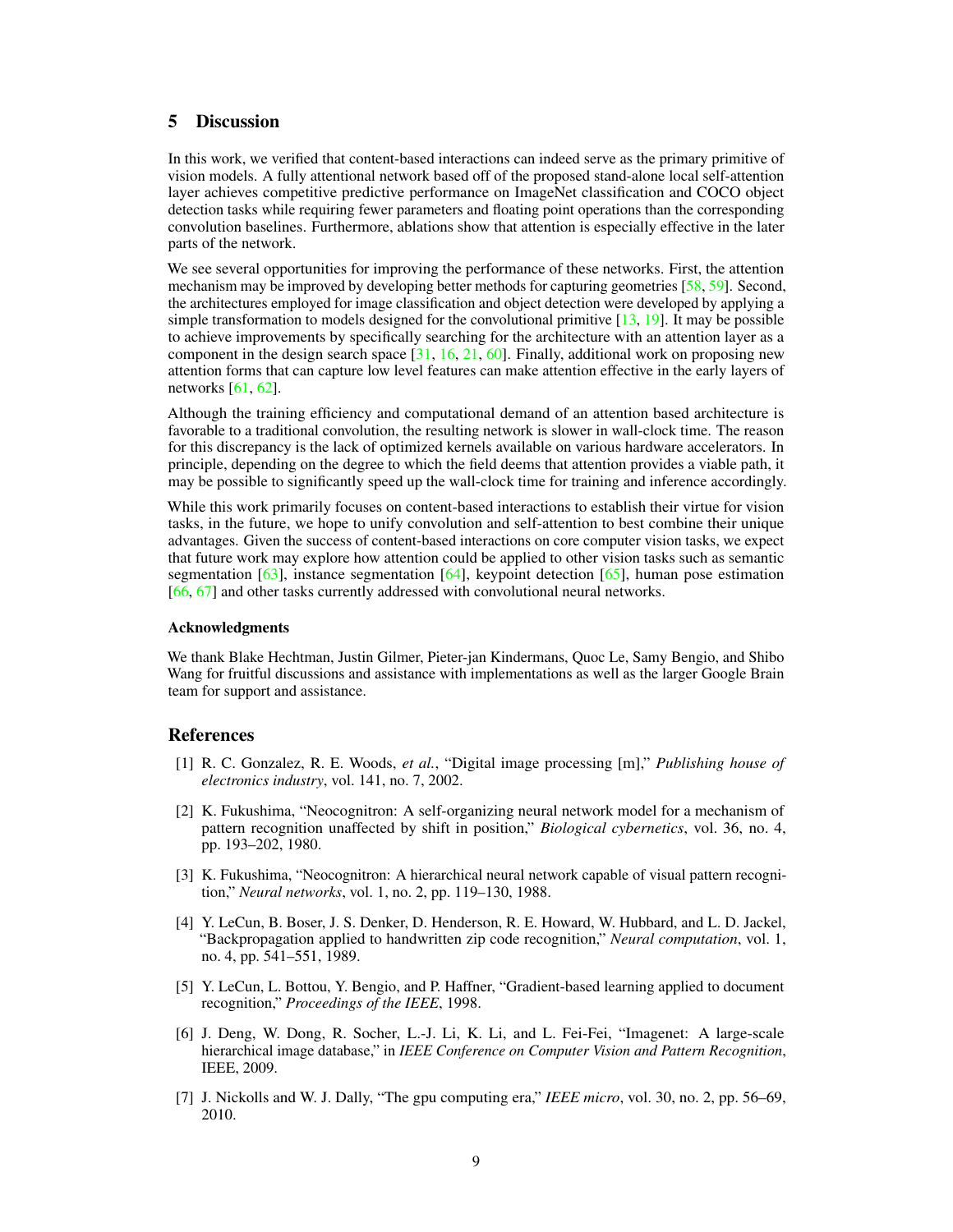- <span id="page-9-0"></span>[8] A. Krizhevsky, "Learning multiple layers of features from tiny images," tech. rep., University of Toronto, 2009.
- [9] A. Krizhevsky, I. Sutskever, and G. E. Hinton, "Imagenet classification with deep convolutional neural networks," in *Advances in Neural Information Processing System*, 2012.
- <span id="page-9-1"></span>[10] Y. LeCun, Y. Bengio, and G. Hinton, "Deep learning," *nature*, vol. 521, no. 7553, p. 436, 2015.
- <span id="page-9-2"></span>[11] C. Szegedy, W. Liu, Y. Jia, P. Sermanet, S. Reed, D. Anguelov, D. Erhan, V. Vanhoucke, and A. Rabinovich, "Going deeper with convolutions," in *IEEE Conference on Computer Vision and Pattern Recognition*, 2015.
- [12] C. Szegedy, V. Vanhoucke, S. Ioffe, J. Shlens, and Z. Wojna, "Rethinking the Inception architecture for computer vision," in *IEEE Conference on Computer Vision and Pattern Recognition*, 2016.
- <span id="page-9-13"></span>[13] K. He, X. Zhang, S. Ren, and J. Sun, "Identity mappings in deep residual networks," in *European Conference on Computer Vision*, 2016.
- [14] S. Xie, R. Girshick, P. Dollár, Z. Tu, and K. He, "Aggregated residual transformations for deep neural networks," in *Proceedings of the IEEE Conference on Computer Vision and Pattern Recognition*, 2017.
- <span id="page-9-11"></span>[15] K. He, X. Zhang, S. Ren, and J. Sun, "Deep residual learning for image recognition," in *IEEE Conference on Computer Vision and Pattern Recognition*, 2016.
- <span id="page-9-3"></span>[16] B. Zoph, V. Vasudevan, J. Shlens, and Q. V. Le, "Learning transferable architectures for scalable image recognition," in *Proceedings of the IEEE conference on computer vision and pattern recognition*, pp. 8697–8710, 2018.
- <span id="page-9-4"></span>[17] T.-Y. Lin, P. Dollár, R. Girshick, K. He, B. Hariharan, and S. Belongie, "Feature pyramid networks for object detection," in *Proceedings of the IEEE Conference on Computer Vision and Pattern Recognition*, 2017.
- <span id="page-9-12"></span>[18] T.-Y. Lin, P. Goyal, R. Girshick, K. He, and P. Dollár, "Focal loss for dense object detection," in *Proceedings of the IEEE international conference on computer vision*, pp. 2980–2988, 2017.
- <span id="page-9-5"></span>[19] S. Ren, K. He, R. Girshick, and J. Sun, "Faster R-CNN: Towards real-time object detection with region proposal networks," in *Advances in Neural Information Processing Systems*, pp. 91–99, 2015.
- <span id="page-9-6"></span>[20] L.-C. Chen, G. Papandreou, I. Kokkinos, K. Murphy, and A. L. Yuille, "Deeplab: Semantic image segmentation with deep convolutional nets, atrous convolution, and fully connected crfs," *IEEE transactions on pattern analysis and machine intelligence*, vol. 40, no. 4, pp. 834–848, 2018.
- <span id="page-9-14"></span>[21] L.-C. Chen, M. Collins, Y. Zhu, G. Papandreou, B. Zoph, F. Schroff, H. Adam, and J. Shlens, "Searching for efficient multi-scale architectures for dense image prediction," in *Advances in Neural Information Processing Systems*, pp. 8713–8724, 2018.
- <span id="page-9-7"></span>[22] K. He, G. Gkioxari, P. Dollár, and R. Girshick, "Mask r-cnn," in *Proceedings of the IEEE international conference on computer vision*, pp. 2961–2969, 2017.
- <span id="page-9-8"></span>[23] E. P. Simoncelli and B. A. Olshausen, "Natural image statistics and neural representation," *Annual review of neuroscience*, vol. 24, no. 1, pp. 1193–1216, 2001.
- <span id="page-9-9"></span>[24] D. L. Ruderman and W. Bialek, "Statistics of natural images: Scaling in the woods," in *Advances in neural information processing systems*, pp. 551–558, 1994.
- <span id="page-9-10"></span>[25] A. Vaswani, N. Shazeer, N. Parmar, J. Uszkoreit, L. Jones, A. N. Gomez, Ł. Kaiser, and I. Polosukhin, "Attention is all you need," in *Advances in Neural Information Processing Systems*, pp. 5998–6008, 2017.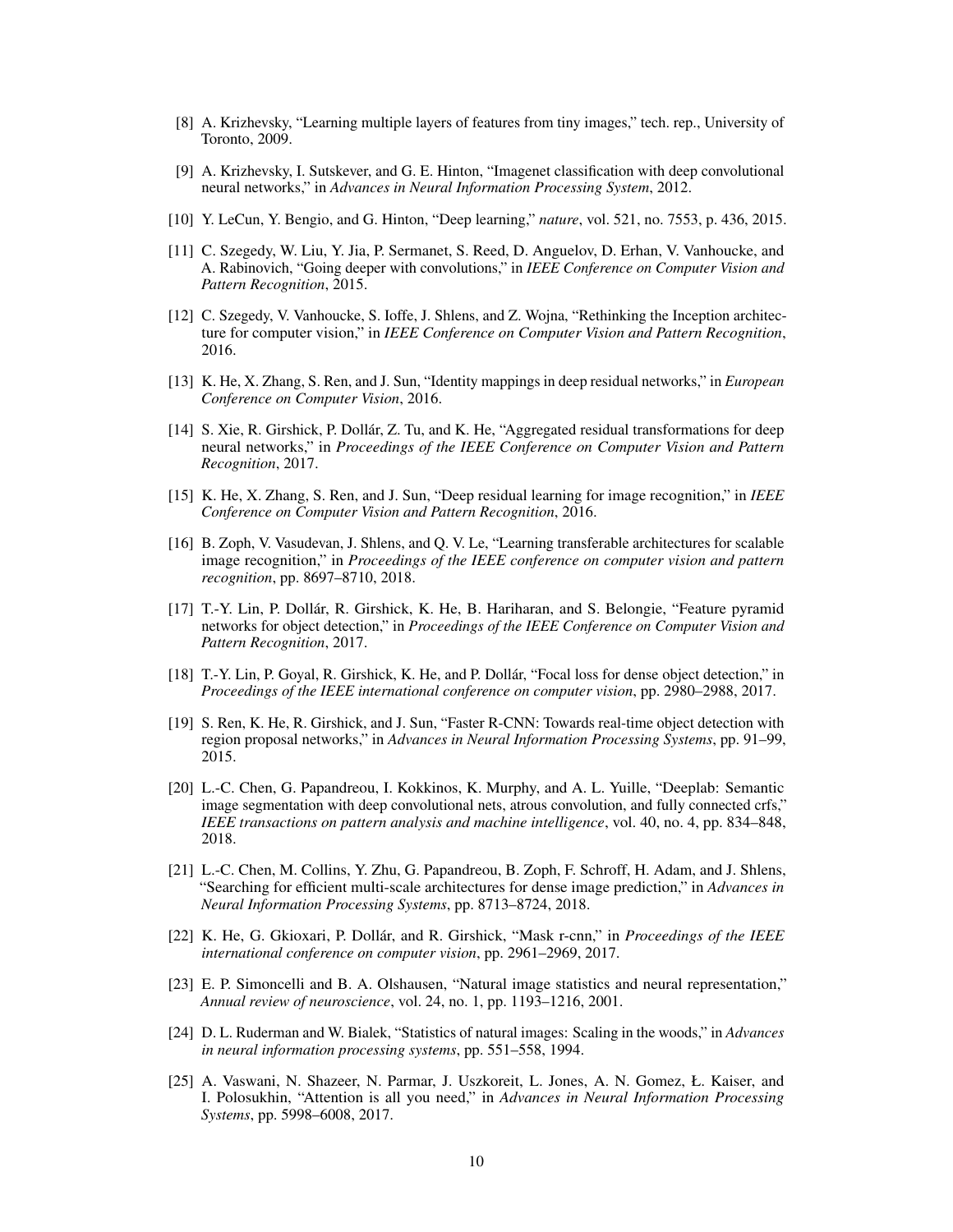- <span id="page-10-0"></span>[26] Y. Wu, M. Schuster, Z. Chen, Q. V. Le, M. Norouzi, W. Macherey, M. Krikun, Y. Cao, Q. Gao, K. Macherey, *et al.*, "Google's neural machine translation system: Bridging the gap between human and machine translation," *arXiv preprint arXiv:1609.08144*, 2016.
- <span id="page-10-1"></span>[27] J. K. Chorowski, D. Bahdanau, D. Serdyuk, K. Cho, and Y. Bengio, "Attention-based models for speech recognition," in *Advances in neural information processing systems*, pp. 577–585, 2015.
- <span id="page-10-2"></span>[28] W. Chan, N. Jaitly, Q. Le, and O. Vinyals, "Listen, attend and spell: A neural network for large vocabulary conversational speech recognition," in *2016 IEEE International Conference on Acoustics, Speech and Signal Processing (ICASSP)*, pp. 4960–4964, IEEE, 2016.
- <span id="page-10-3"></span>[29] K. Xu, J. Ba, R. Kiros, K. Cho, A. Courville, R. Salakhudinov, R. Zemel, and Y. Bengio, "Show, attend and tell: Neural image caption generation with visual attention," in *International conference on machine learning*, pp. 2048–2057, 2015.
- <span id="page-10-4"></span>[30] J. Hu, L. Shen, and G. Sun, "Squeeze-and-excitation networks," in *Proceedings of the IEEE Conference on Computer Vision and Pattern Recognition*, 2018.
- <span id="page-10-5"></span>[31] M. Tan, B. Chen, R. Pang, V. Vasudevan, and Q. V. Le, "Mnasnet: Platform-aware neural architecture search for mobile," in *Proceedings of the IEEE Conference on Computer Vision and Pattern Recognition*, 2018.
- <span id="page-10-6"></span>[32] X. Wang, R. Girshick, A. Gupta, and K. He, "Non-local neural networks," in *Proceedings of the IEEE Conference on Computer Vision and Pattern Recognition*, pp. 7794–7803, 2018.
- <span id="page-10-7"></span>[33] I. Bello, B. Zoph, A. Vaswani, J. Shlens, and Q. V. Le, "Attention augmented convolutional networks," *CoRR*, vol. abs/1904.09925, 2019.
- [34] J. Hu, L. Shen, S. Albanie, G. Sun, and A. Vedaldi, "Gather-excite: Exploiting feature context in convolutional neural networks," in *Advances in Neural Information Processing Systems*, pp. 9423–9433, 2018.
- <span id="page-10-8"></span>[35] H. Hu, Z. Zhang, Z. Xie, and S. Lin, "Local relation networks for image recognition," *arXiv preprint arXiv:1904.11491*, 2019.
- <span id="page-10-9"></span>[36] A. v. d. Oord, S. Dieleman, H. Zen, K. Simonyan, O. Vinyals, A. Graves, N. Kalchbrenner, A. Senior, and K. Kavukcuoglu, "Wavenet: A generative model for raw audio," *arXiv preprint arXiv:1609.03499*, 2016.
- <span id="page-10-10"></span>[37] T. Salimans, A. Karpathy, X. Chen, and D. P. Kingma, "PixelCNN++: Improving the PixelCNN with discretized logistic mixture likelihood and other modifications," *arXiv preprint arXiv:1701.05517*, 2017.
- <span id="page-10-11"></span>[38] J. Gehring, M. Auli, D. Grangier, D. Yarats, and Y. N. Dauphin, "Convolutional sequence to sequence learning," *CoRR*, vol. abs/1705.03122, 2017.
- <span id="page-10-12"></span>[39] L. Sifre and S. Mallat, "Rigid-motion scattering for image classification," *PhD thesis, Ph. D. thesis*, vol. 1, p. 3, 2014.
- [40] S. Ioffe and C. Szegedy, "Batch normalization: Accelerating deep network training by reducing internal covariate shift," in *International Conference on Learning Representations*, 2015.
- <span id="page-10-13"></span>[41] F. Chollet, "Xception: Deep learning with depthwise separable convolutions," in *Proceedings of the IEEE Conference on Computer Vision and Pattern Recognition*, 2017.
- <span id="page-10-14"></span>[42] A. G. Howard, M. Zhu, B. Chen, D. Kalenichenko, W. Wang, T. Weyand, M. Andreetto, and H. Adam, "Mobilenets: Efficient convolutional neural networks for mobile vision applications," *arXiv preprint arXiv:1704.04861*, 2017.
- <span id="page-10-15"></span>[43] M. Sandler, A. Howard, M. Zhu, A. Zhmoginov, and L.-C. Chen, "Mobilenetv2: Inverted residuals and linear bottlenecks," in *Proceedings of the IEEE Conference on Computer Vision and Pattern Recognition*, pp. 4510–4520, 2018.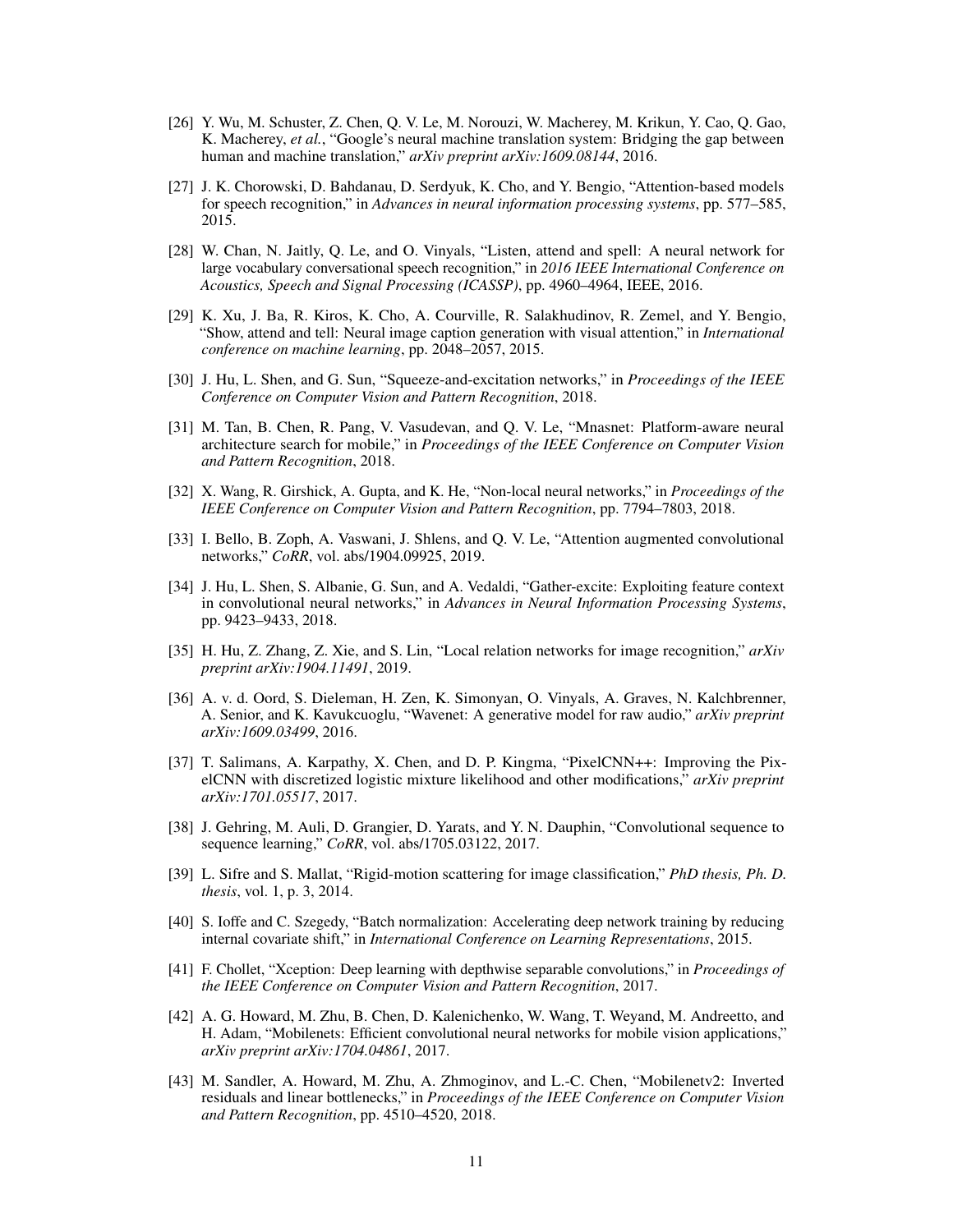- <span id="page-11-0"></span>[44] S. Bartunov, A. Santoro, B. Richards, L. Marris, G. E. Hinton, and T. Lillicrap, "Assessing the scalability of biologically-motivated deep learning algorithms and architectures," in *Advances in Neural Information Processing Systems*, pp. 9368–9378, 2018.
- <span id="page-11-1"></span>[45] D. Bahdanau, K. Cho, and Y. Bengio, "Neural machine translation by jointly learning to align and translate," in *International Conference on Learning Representations*, 2015.
- <span id="page-11-2"></span>[46] C.-Z. A. Huang, A. Vaswani, J. Uszkoreit, N. Shazeer, C. Hawthorne, A. M. Dai, M. D. Hoffman, and D. Eck, "Music transformer," in *Advances in Neural Processing Systems*, 2018.
- [47] A. Radford, J. Wu, R. Child, D. Luan, D. Amodei, and I. Sutskever, "Language models are unsupervised multitask learners," *OpenAI Blog*, vol. 1, p. 8, 2019.
- [48] J. Devlin, M. Chang, K. Lee, and K. Toutanova, "BERT: pre-training of deep bidirectional transformers for language understanding," *CoRR*, vol. abs/1810.04805, 2018.
- [49] N. Parmar, A. Vaswani, J. Uszkoreit, Ł. Kaiser, N. Shazeer, A. Ku, and D. Tran, "Image transformer," in *International Conference on Machine Learning*, 2018.
- [50] N. Shazeer, Y. Cheng, N. Parmar, D. Tran, A. Vaswani, P. Koanantakool, P. Hawkins, H. Lee, M. Hong, C. Young, R. Sepassi, and B. A. Hechtman, "Mesh-tensorflow: Deep learning for supercomputers," *CoRR*, vol. abs/1811.02084, 2018.
- <span id="page-11-3"></span>[51] P. Shaw, J. Uszkoreit, and A. Vaswani, "Self-attention with relative position representations," *arXiv preprint arXiv:1803.02155*, 2018.
- <span id="page-11-4"></span>[52] A. Buades, B. Coll, and J.-M. Morel, "A non-local algorithm for image denoising," in *Proceedings of the 2005 IEEE Computer Society Conference on Computer Vision and Pattern Recognition (CVPR'05) - Volume 2 - Volume 02*, CVPR '05, (Washington, DC, USA), pp. 60–65, IEEE Computer Society, 2005.
- <span id="page-11-5"></span>[53] Y. Chen, Y. Kalantidis, J. Li, S. Yan, and J. Feng, "Aˆ 2-nets: Double attention networks," in *Advances in Neural Information Processing Systems*, pp. 352–361, 2018.
- <span id="page-11-6"></span>[54] B. Zoph and Q. V. Le, "Neural architecture search with reinforcement learning," in *International Conference on Learning Representations*, 2017.
- <span id="page-11-7"></span>[55] O. Russakovsky, J. Deng, H. Su, J. Krause, S. Satheesh, S. Ma, Z. Huang, A. Karpathy, A. Khosla, M. S. Bernstein, A. C. Berg, and F. Li, "Imagenet large scale visual recognition challenge," *CoRR*, vol. abs/1409.0575, 2014.
- <span id="page-11-8"></span>[56] T.-Y. Lin, M. Maire, S. Belongie, J. Hays, P. Perona, D. Ramanan, P. Dollár, and C. L. Zitnick, "Microsoft coco: Common objects in context," in *European Conference on Computer Vision*, pp. 740–755, Springer, 2014.
- <span id="page-11-9"></span>[57] T.-Y. Lin, P. Dollár, R. Girshick, K. He, B. Hariharan, and S. Belongie, "Feature pyramid networks for object detection," in *Proceedings of the IEEE Conference on Computer Vision and Pattern Recognition*, pp. 2117–2125, 2017.
- <span id="page-11-10"></span>[58] T. S. Cohen, M. Geiger, J. Köhler, and M. Welling, "Spherical cnns," *arXiv preprint arXiv:1801.10130*, 2018.
- <span id="page-11-11"></span>[59] T. S. Cohen, M. Weiler, B. Kicanaoglu, and M. Welling, "Gauge equivariant convolutional networks and the icosahedral cnn," *arXiv preprint arXiv:1902.04615*, 2019.
- <span id="page-11-12"></span>[60] G. Ghiasi, T.-Y. Lin, R. Pang, and Q. V. Le, "Nas-fpn: Learning scalable feature pyramid architecture for object detection," *arXiv preprint arXiv:1904.07392*, 2019.
- <span id="page-11-13"></span>[61] F. Wu, A. Fan, A. Baevski, Y. N. Dauphin, and M. Auli, "Pay less attention with lightweight and dynamic convolutions," *arXiv preprint arXiv:1901.10430*, 2019.
- <span id="page-11-14"></span>[62] X. Zhu, D. Cheng, Z. Zhang, S. Lin, and J. Dai, "An empirical study of spatial attention mechanisms in deep networks," *arXiv preprint arXiv:1904.05873*, 2019.